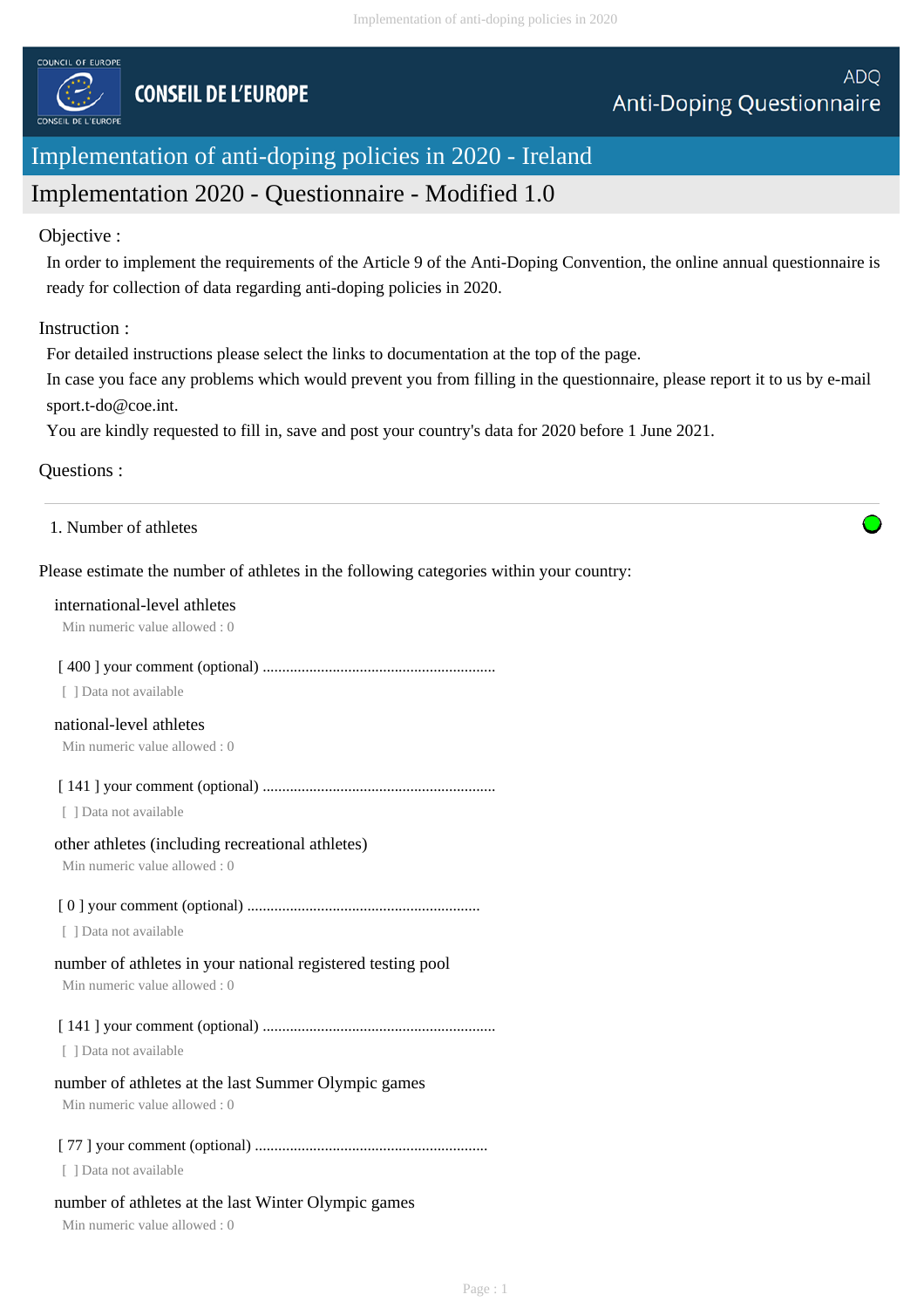| [ ] Data not available                                                                                                                     |
|--------------------------------------------------------------------------------------------------------------------------------------------|
| number of athletes at the last Summer Paralympic games                                                                                     |
| Min numeric value allowed: 0                                                                                                               |
|                                                                                                                                            |
| [ ] Data not available                                                                                                                     |
| number of athletes at the last Winter Paralympic games<br>Min numeric value allowed: 0                                                     |
|                                                                                                                                            |
| [ ] Data not available                                                                                                                     |
| 2. Doping definition                                                                                                                       |
| What is the definition of "doping in sport" used in your country?                                                                          |
|                                                                                                                                            |
|                                                                                                                                            |
|                                                                                                                                            |
|                                                                                                                                            |
| 3. Doping list                                                                                                                             |
| Which list of banned pharmacological classes of doping agents and doping methods (i.e. Prohibited List) is implemented in<br>your country? |
| [X] Prohibited List, as adopted by the Executive Committee of WADA. Your comment (optional)                                                |
| [ ] List of banned pharmacological classes of doping agents and doping methods, as adopted by the Monitoring Group (T-DO). Your            |
| ] Prohibited List, as adopted by the Conference of Parties of the International Convention against Doping in Sport (UNESCO). Your          |
|                                                                                                                                            |
| 4. Additional doping lists                                                                                                                 |
| For the purposes of restricting availability of doping substances, are there other lists than those defined in the question 3?             |
|                                                                                                                                            |
|                                                                                                                                            |
| 5. Anti-doping laws                                                                                                                        |
| Are there any anti-doping laws in your country?                                                                                            |
|                                                                                                                                            |
|                                                                                                                                            |
|                                                                                                                                            |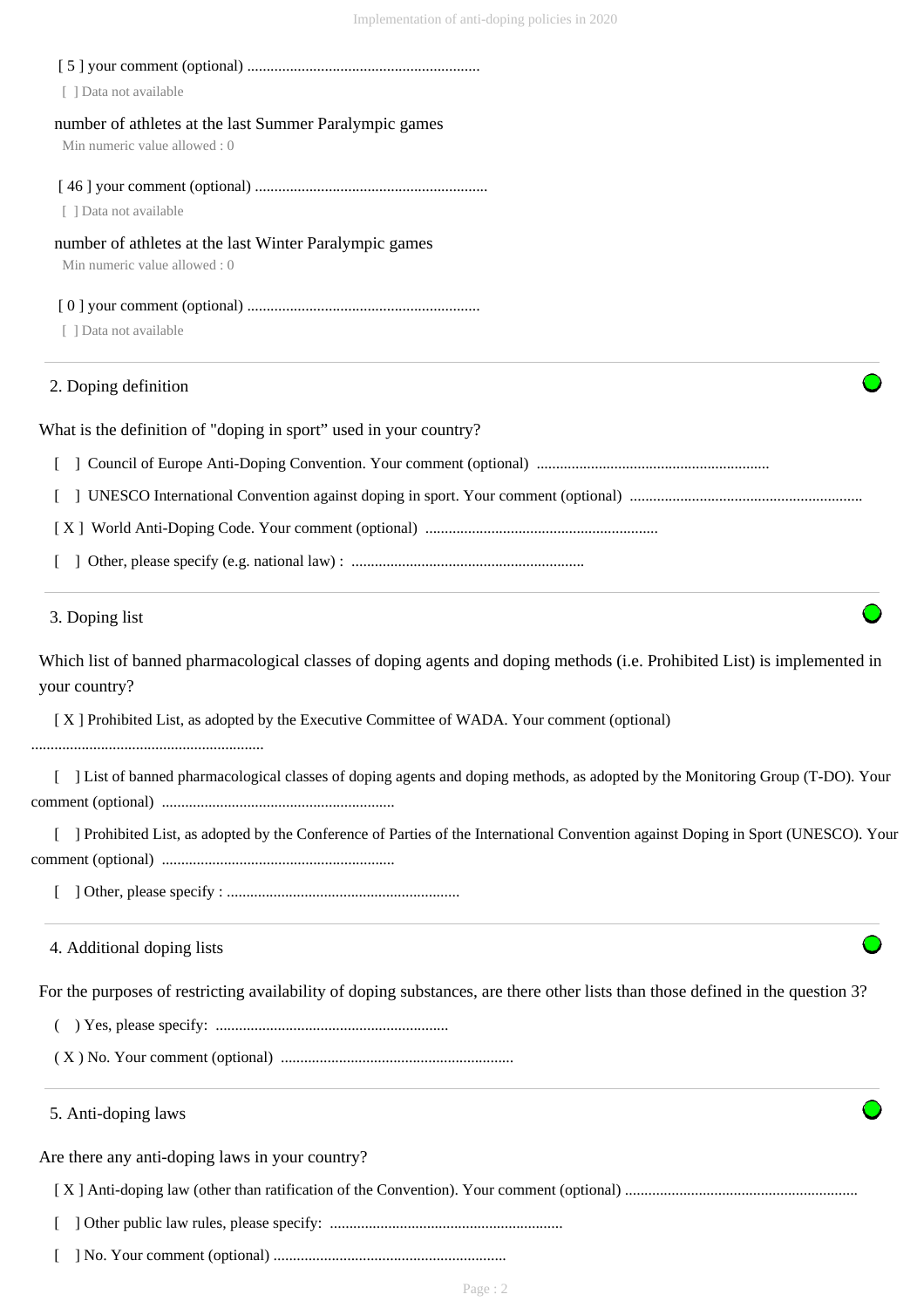## 6. National Anti-Doping Organisation (NADO)

What is the legal status of your national anti-doping organisation? Please upload the statutes, if possible

- ( X ) Public authority. Your comment (optional) ............................................................
- ( ) Non-governmental organisation. Your comment (optional) ............................................................
- ( ) Private company. Your comment (optional) ............................................................

( ) National Olympic Committee acting as a NADO. Your comment (optional) ............................................................

( ) Other, please specify : ............................................................

#### 7. NADO activities

Which of the activities below are conducted by your national anti-doping organisation? Please upload the organisational chart, if possible

|                                                | Yes. Your comment<br>(optional) | No, please specify which<br>organisation is in charge |
|------------------------------------------------|---------------------------------|-------------------------------------------------------|
| Co-ordination of action by public authorities  | (X)                             |                                                       |
| Co-ordination of the fight against trafficking | (                               | (X) Health Products<br><b>Regulatory Authority</b>    |
| Testing (doping control)                       | (X)                             |                                                       |
| Results management                             | (X)                             |                                                       |
| Disciplinary procedures                        | (X)                             |                                                       |
| Education and/or information                   | (X)                             |                                                       |
| Research                                       | (X)                             |                                                       |

#### 8. Funding of anti-doping programme

#### What was the annual budget of the NADO for the 2020 calendar year?

Min numeric value allowed : 0

#### [ 1904381 ] amounteuroCurrency

[ ] Data not available

## 9. Funding sources

How is the NADO funded? Please select all that apply and indicate an estimate in percentages:

#### [ X ] Government100%

[ ] National Lottery programme ............................................................ %

- [ ] National Olympic Committee (NOC) ............................................................ %
- [ ] Other sports organisation(s) ............................................................ %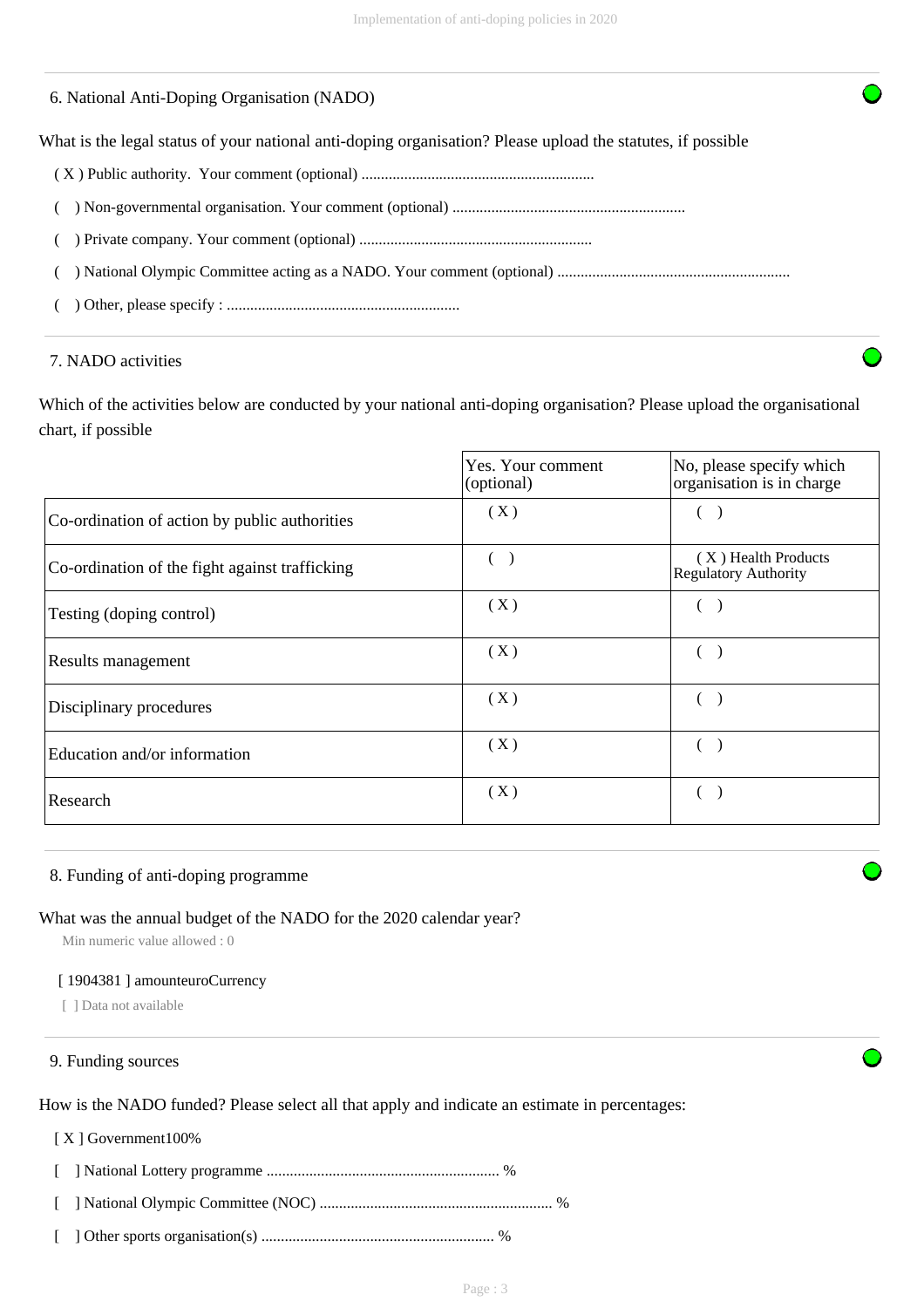| 10. Distribution of funding                                                                                                                               |  |
|-----------------------------------------------------------------------------------------------------------------------------------------------------------|--|
| What percentage of NADO's annual budget is put towards the following core programs?                                                                       |  |
| [31] Testing (including equipment, transportation, sample collection personnel fees)                                                                      |  |
| [12] Sample analysis                                                                                                                                      |  |
| [1] Investigations                                                                                                                                        |  |
| [3] Education                                                                                                                                             |  |
| [0] Research                                                                                                                                              |  |
| [18] Results Management/Legal                                                                                                                             |  |
| [1] Therapeutic Use Exemptions (TUEs)                                                                                                                     |  |
|                                                                                                                                                           |  |
| [ ] Data not available                                                                                                                                    |  |
| 11. Other funding for the anti-doping programme                                                                                                           |  |
| Are other institutions funding any parts of the national anti-doping programme (e.g. laboratories, research, WADA<br>contribution, Unesco Voluntary Fund) |  |
| (X) Yes, please describe EU for 2 Erasmus Plus Projects                                                                                                   |  |
| $( )$ No                                                                                                                                                  |  |

12. Sport budget

What amount has been allocated to sport from the State budget through the national ministry responsible for sport for the year 2020?

[ 66000000 ] amounteurocurrency / other information

[ ] Data not available

13. Limiting public funding to organisations

Is public funding withheld from organisations that do not comply with anti-doping regulations and related legal instruments?

( X ) Yes, all funding is withheld; your comment (optional) ............................................................

( ) A limited amount of funding is withheld; your comment (optional) ............................................................

( ) No financial implications; your comment (optional) ............................................................

( ) Information not available; your comment (optional) ............................................................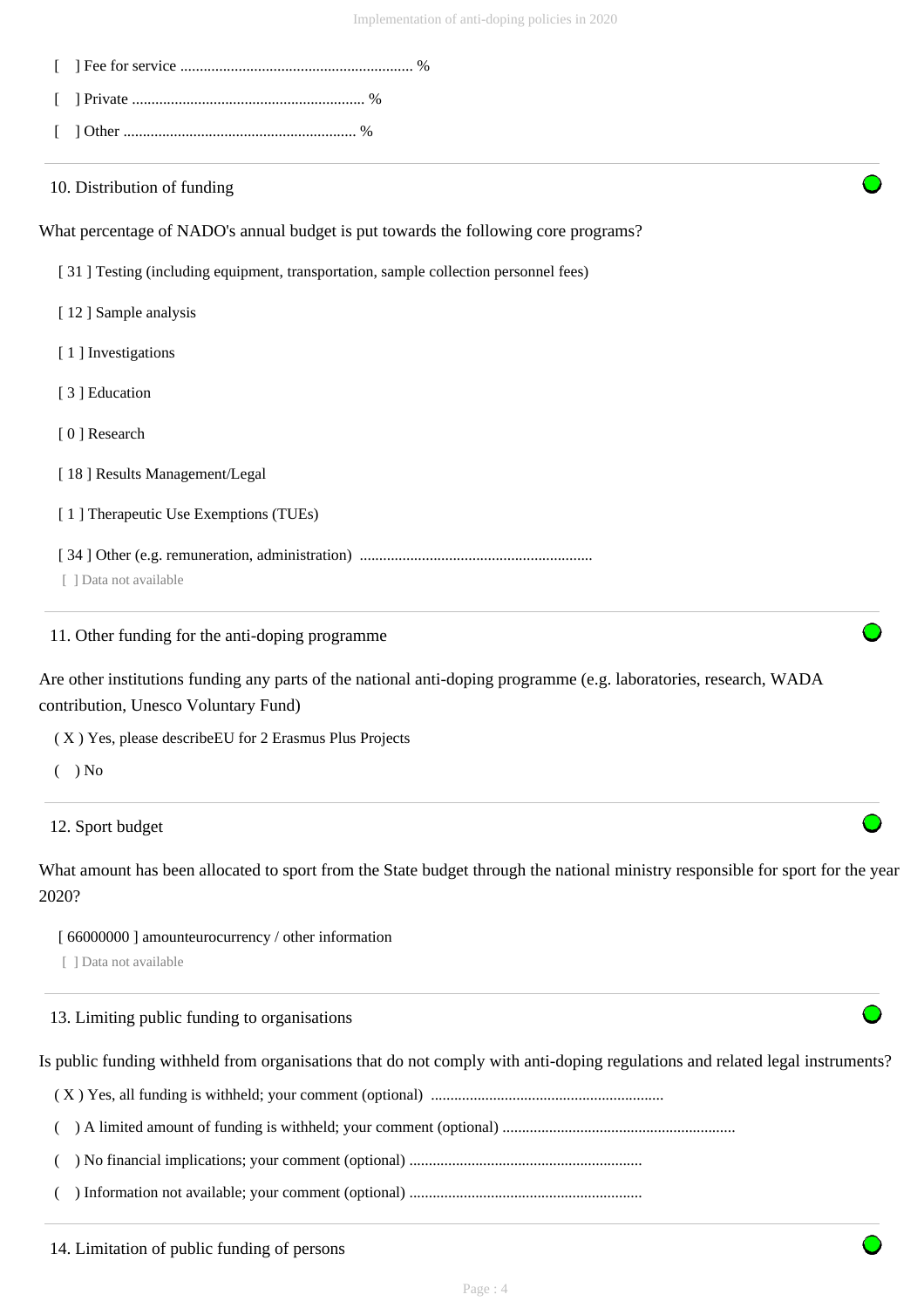Is sport-related financial assistance provided by public authorities withheld from banned athletes or athlete support personnel during the period of their suspension?

( X ) Yes, all funding is withheld; your comment (optional) ............................................................

( ) A limited amount of funding is withheld; your comment (optional) ............................................................

( ) No; your comment (optional) ............................................................

( ) Not applicable (no sport-related financial assistance is provided by public authorities to athletes or support personnel); your

comment (optional) ............................................................

( ) Information not available; your comment (optional) ............................................................

#### 15. Testing programme

Does your country have a national testing programme?

( X ) Yes

( ) No, please explain ............................................................

16. Elements of the testing programme

What elements of the testing program are implemented by the NADO?

[ X ] Risk assessment and test distribution planning (TDP)

[ X ] Registered testing pool

- [ X ] Random selection of athletes
- [ X ] Targeted selection of athletes
- [ X ] In-competition testing
- [X] Out-of-competition testing
- [X] No-advance notice testing

[X ] Blood testing

[ X ] Athlete biological passport (ABP) modules

[ ] Other elements, please specify ............................................................

[ ] If some elements are implemented by another body, please specify which body ............................................................

## 17. Quality certificate

Is your NADO or part of its procedures certified according to a quality standard (such as ISO or any other quality assurance system)?

 ( X ) Yes, please specify which standard, its scope and validityISO 9001-2015 until November 2021. Management and Administration of Doping Control Services including sample collection according to the World Anti-Doping Programme.

( ) In progress, please specify ............................................................

( ) No. Your comment (optional) ............................................................

## 18. NADO staff, committee members and other anti-doping specialists

Please outline below how many NADO staff, committees' members and other anti-doping specialists are involved in the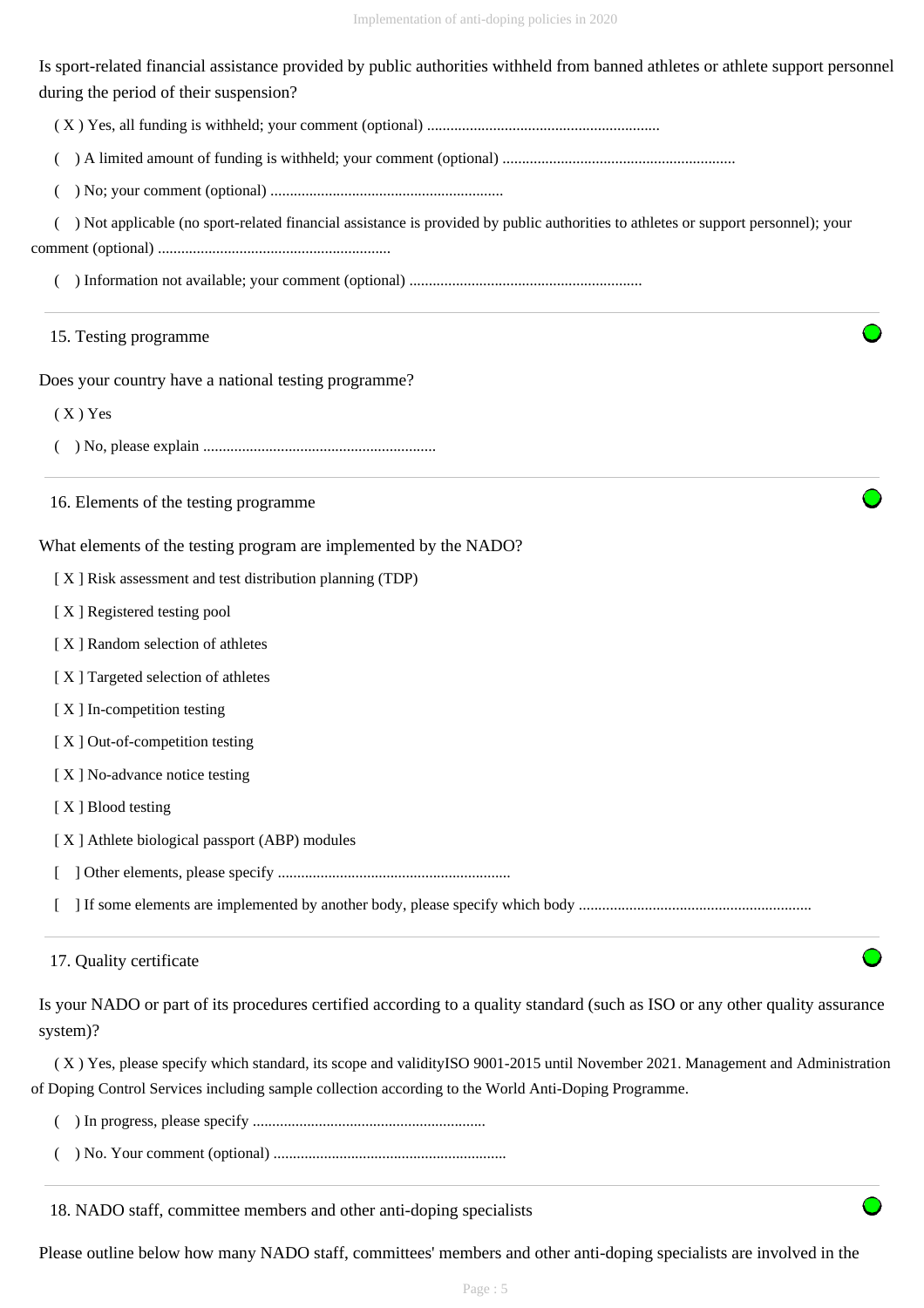## coordination and management of your anti-doping programs (except sample collection personnel)

Min numeric value allowed : 0

[ 5 ] staff full time

[ 3 ] staff part time

[ 34 ] committees' members (including, but not limited to, members of the disciplinary panels, NADO Board, TUE, education, whereabouts, scientific, athletes, appeals, ethics and/or other committees)

[ 0 ] other specialists, please describe ............................................................

[ ] Data not available

#### 19. Sample collection personnel

Do you have sample collection personnel (SCP) ?

( X ) Yes, within the NADO

( ) Yes, through a service provider (Delegated third party) ............................................................

( ) No, please explain ............................................................

#### 20. Number of DCOs and BCOs

How many doping control officers (DCOs), blood control officers (BCOs) and chaperones are in your sample collection personnel programme?

Min numeric value allowed : 0

[ 13 ] DCOs; your comment (optional) ............................................................

[ 9 ] BCOs; your comment (optional) ............................................................

[ 29 ] Chaperones; your comment (optional) ............................................................

[ ] Data not available

#### 21. Laboratory

Is there a doping control laboratory in your country?

[ X ] Yes, accredited or approved by WADA in accordance with the International Standard for Laboratories

[ ] No, but a preparatory process is in progress to apply for accreditation or approval by WADA

[ ] No

22. Use of WADA laboratories

Which WADA-accredited or approved laboratories are used for analysis of samples collected by your NADO as a Testing authority within your national testing program in the year 2020? Please list all that applies, including the laboratory in your own country (if you use it) and indicate the percentage of samples analysed in each laboratory. Enter "0", if you don't use this laboratory

% of NADO samples (estimate)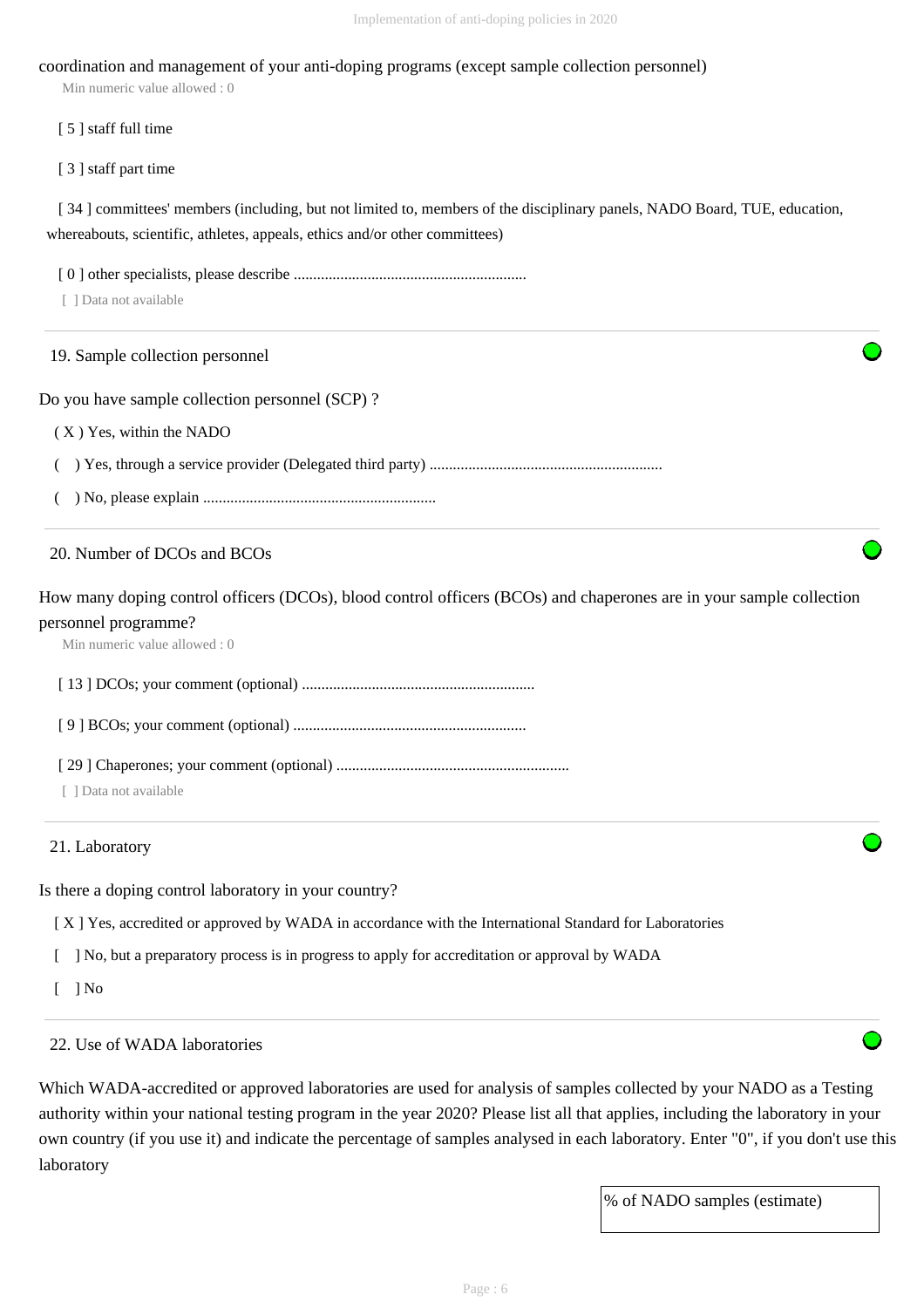| ANKARA, TURKEY             | $\boldsymbol{0}$ |
|----------------------------|------------------|
| ATHENS, GREECE             | $\boldsymbol{0}$ |
| BANGKOK, THAILAND          | $\boldsymbol{0}$ |
| <b>BARCELONA, SPAIN</b>    | $\mathbf{1}$     |
| BEIJING, CHINA             | $\boldsymbol{0}$ |
| BLOEMFONTEIN, SOUTH AFRICA | $\boldsymbol{0}$ |
| <b>BUCHAREST, ROMANIA</b>  | $\boldsymbol{0}$ |
| COLOGNE, GERMANY           | 95               |
| DOHA, QATAR                | $\boldsymbol{0}$ |
| GHENT, BELGIUM             | $\boldsymbol{0}$ |
| HAVANA, CUBA               | $\boldsymbol{0}$ |
| HELSINKI, FINLAND          | $\boldsymbol{0}$ |
| KREISCHA, GERMANY          | $\boldsymbol{0}$ |
| LAUSANNE, SWITZERLAND      | $\boldsymbol{0}$ |
| LONDON, UNITED KINGDOM     | 3                |
| LOS ANGELES, USA           | $\boldsymbol{0}$ |
| MADRID, SPAIN              | $\boldsymbol{0}$ |
| MONTREAL, CANADA           | $\boldsymbol{0}$ |
| NEW DELHI, INDIA           | $\boldsymbol{0}$ |
| OSLO, NORWAY               | $\boldsymbol{0}$ |
| PARIS, FRANCE              | $\boldsymbol{0}$ |
| RIO DE JANEIRO, BRAZIL     | $\boldsymbol{0}$ |
| ROMA, ITALY                | $\boldsymbol{0}$ |
| SALT LAKE CITY, USA        | $\boldsymbol{0}$ |
| SEIBERSDORF, AUSTRIA       | $\boldsymbol{0}$ |
| SEOUL, SOUTH KOREA         | $\boldsymbol{0}$ |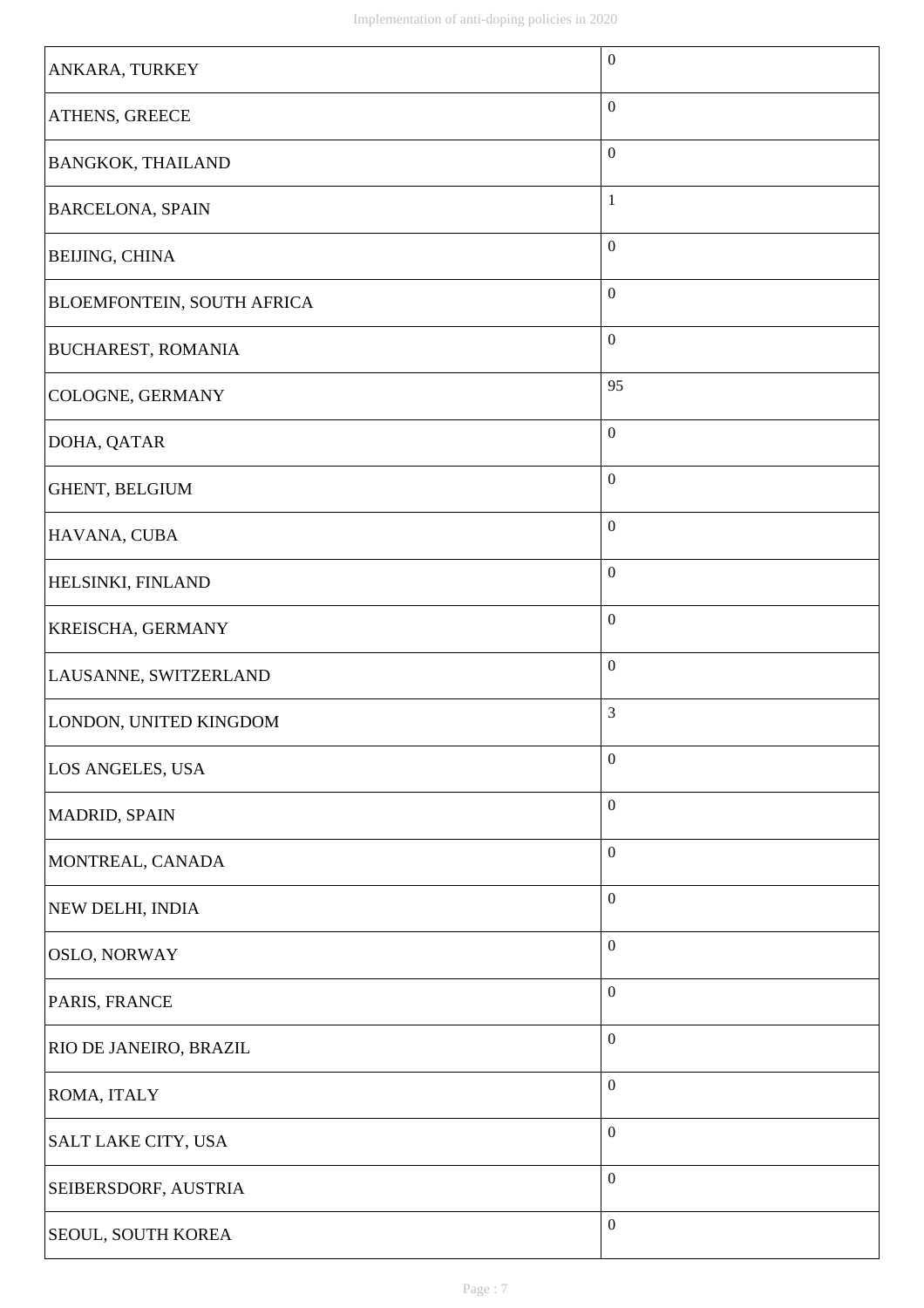| STOCKHOLM, SWEDEN        |  |
|--------------------------|--|
| <b>SYDNEY, AUSTRALIA</b> |  |
| <b>TOKYO, JAPAN</b>      |  |
| <b>WARSAW, POLAND</b>    |  |

[ ] Data not available

## 23. Testing statistics

How many samples were collected under your national testing program in the year 2020?

|                                                            | Urine | Blood (including ABP) |
|------------------------------------------------------------|-------|-----------------------|
| In-competition samples<br>Min numeric value allowed: 0     | 173   | U                     |
| Out-of-competition samples<br>Min numeric value allowed: 0 | 567   | 305                   |

[ ] Data not available

## 24. Testing abroad

Did you test athletes under your authority who reside or train abroad (directly or by subcontracting other ADOs or antidoping service providers)?

( X ) Yes; your comment (optional) ............................................................

( ) Not in 2020, but we have authorisation to do so; your comment (optional) ............................................................

( ) No, we do not have authorisation to do so; your comment (optional) ............................................................

## 25. Disciplinary system

Please describe the disciplinary process for the anti-doping rule violations and application of the T-DO Recommendation on ensuring the independence of hearing panels (bodies) and promoting fair trial in anti-doping cases [T-DO/Rec(2017)01] http://rm.coe.int/recommendation-on-ensuring-the-independence-of-hearing-panels-bodies-a/1680735159

| Has your State established<br>centralised panel/body in<br>charge of all hearing<br>proceedings in anti-doping<br>matters (hearing panel)?                                                       | Yes | N <sub>o</sub> | N <sub>0</sub> |
|--------------------------------------------------------------------------------------------------------------------------------------------------------------------------------------------------|-----|----------------|----------------|
| Is the hearing panel<br>independent, and<br>operationally independent<br>from sport movement (i.a.<br>national federations,<br>National Olympic<br>Committee, National<br>Paralympic Committee)? | Yes | N <sub>o</sub> | N <sub>o</sub> |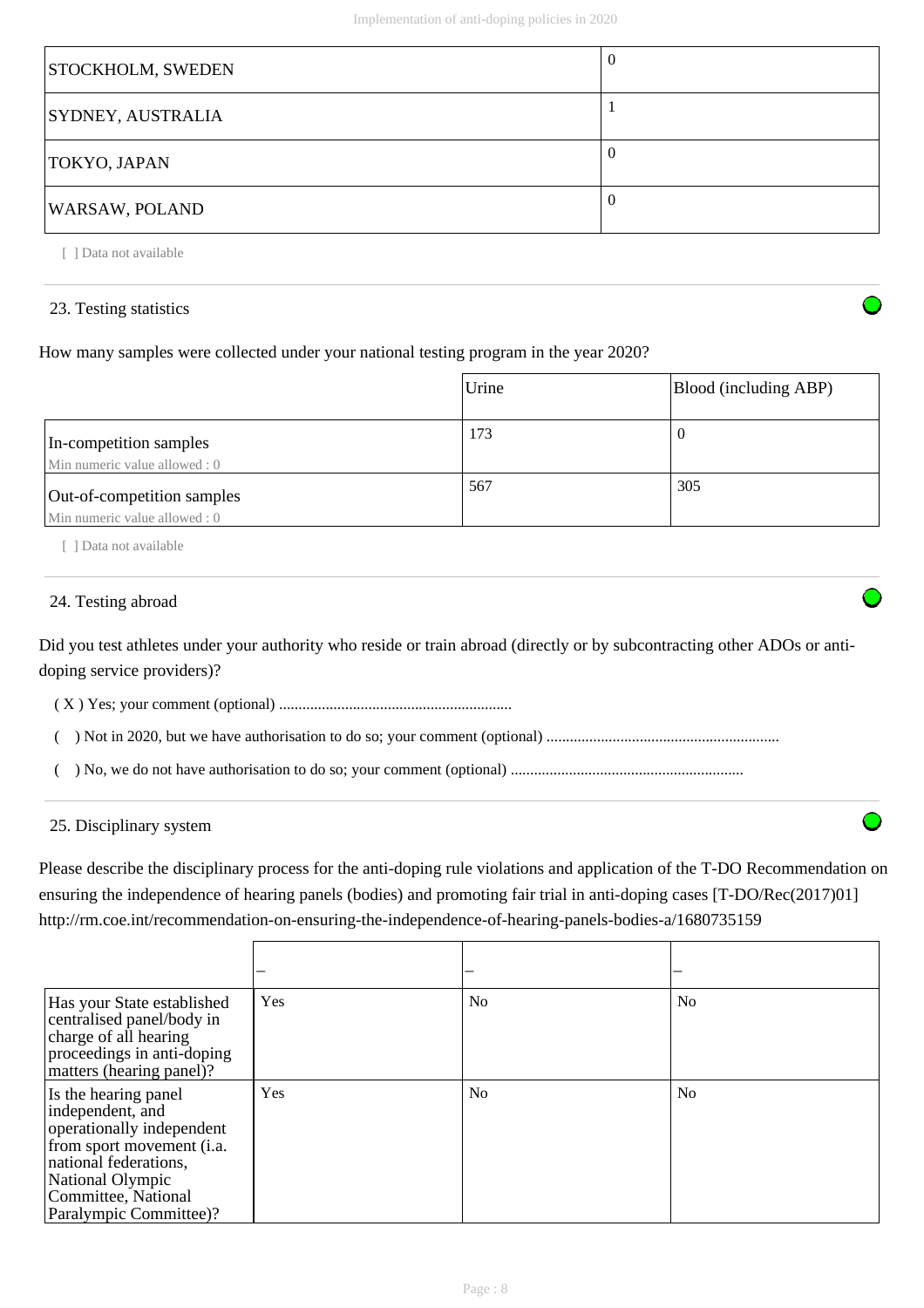| Is the hearing panel<br>operationally independent<br>from the government?                                     | Yes            | N <sub>0</sub> | N <sub>0</sub> |
|---------------------------------------------------------------------------------------------------------------|----------------|----------------|----------------|
| Is the hearing panel<br>operationally independent<br>from the NADO?                                           | Yes            | N <sub>0</sub> | N <sub>0</sub> |
| Are you aware of T-<br>DO/Rec(2017)01?                                                                        | Yes            | N <sub>0</sub> | N <sub>0</sub> |
| Is the composition of the<br>hearing panel in line with the<br>requirements outlined in T-<br>DO/Rec(2017)01? | Yes            | N <sub>0</sub> | N <sub>0</sub> |
| Are the rights of access to<br>justice ensured in accordance<br>with $T\text{-DO/Rec}(2017)01?$               | Yes            | N <sub>0</sub> | N <sub>0</sub> |
| Other comments                                                                                                | N <sub>0</sub> | N <sub>0</sub> | No             |

[ ] Data not available

## 26. Appeals system

Please describe the process for handling anti-roping rule violations appeals

Describe, upload documents or add the link to the relevant content All appeals go to CAS

[ ] Data not available

## 27. Anti-doping rule violations (ADRV)

How many anti-doping rule violations cases were initiated in 2020 and how many of these initiated cases resulted in the imposition of a sanction?

|                                                                                | Initiated cases | Cases that resulted in a Cases that resulted in<br>sanction | no sanction |
|--------------------------------------------------------------------------------|-----------------|-------------------------------------------------------------|-------------|
| Presence of a prohibited substance or its                                      | $\overline{2}$  | $\overline{c}$                                              | $\Omega$    |
| metabolities or markers in an athlete's sample<br>Min numeric value allowed: 0 |                 |                                                             |             |
| Use or attempted use by an athlete of a                                        |                 | 1                                                           | $\Omega$    |
| prohibited substance or a prohibited method<br>Min numeric value allowed: 0    |                 |                                                             |             |
| Evading, refusing or failing to submit to                                      |                 | 1                                                           | $\Omega$    |
| sample collection<br>Min numeric value allowed : 0                             |                 |                                                             |             |
| Whereabouts failures<br>Min numeric value allowed: 0                           | $\Omega$        | $\Omega$                                                    | $\Omega$    |
| Tampering or attempted tampering with any                                      | $\Omega$        | $\Omega$                                                    | $\theta$    |
| part of doping control<br>Min numeric value allowed: 0                         |                 |                                                             |             |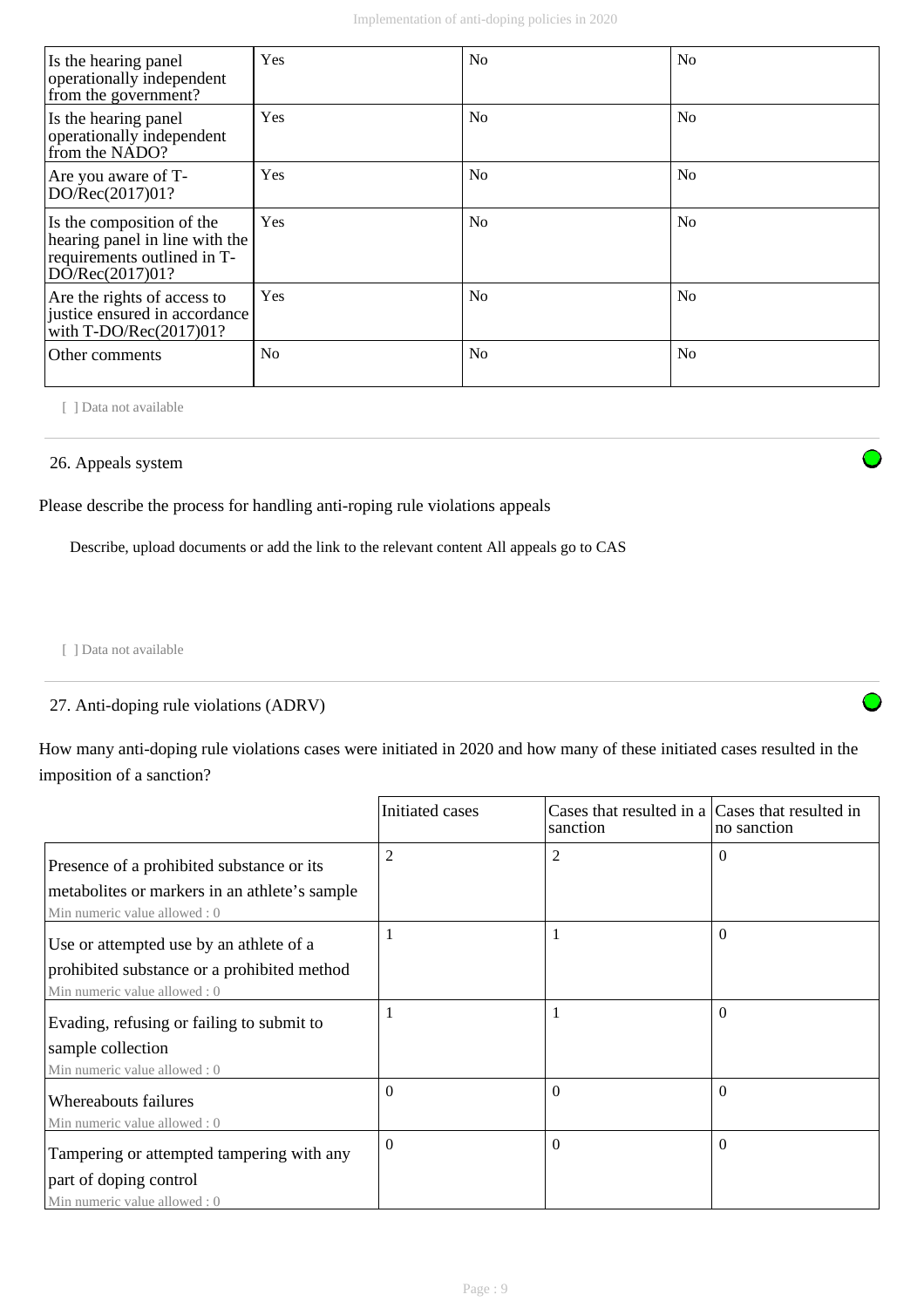| Possession of prohibited substances and       | $\Omega$ | 0        | $\theta$ |
|-----------------------------------------------|----------|----------|----------|
| prohibited methods                            |          |          |          |
| Min numeric value allowed: 0                  |          |          |          |
| Trafficking or attempted trafficking in any   | $\theta$ | $\theta$ | $\Omega$ |
| prohibited substance or prohibited method     |          |          |          |
| Min numeric value allowed: 0                  |          |          |          |
| Administration or attempted administration to | $\theta$ | $\Omega$ | $\Omega$ |
| any athlete of any prohibited method or       |          |          |          |
| prohibited substance                          |          |          |          |
| Min numeric value allowed: 0                  |          |          |          |
| Complicity                                    | $\Omega$ | $\Omega$ | $\Omega$ |
| Min numeric value allowed : 0                 |          |          |          |
| Prohibited association                        | $\theta$ | $\Omega$ | $\Omega$ |
| Min numeric value allowed: 0                  |          |          |          |

[ ] Data not available

#### 28. Whereabouts failures

How many of the following whereabouts failures have you registered in 2020?

#### [ 7 ] One missed test or filing failure

#### [ 0 ] Any combination of two missed tests and/or filing failures

[ ] Data not available

#### 29. Co-operation with law enforcement agencies

What measures have been taken to ensure co-operation between NADO and law enforcement agencies in limiting illegal availability of doping substances?

- [ ] Law, please specify Sport Ireland Act 2015
- [ ] Agreement, please specify ............................................................
- [ ] Ad hoc activities, please specify ............................................................
- [ ] Other, please specify ............................................................
- [ ] None; your comment (optional) ............................................................

30. Sanctions for doping trafficking

Are there specific penalties or sanctions for illegal circulation of doping substances, in addition to those regulating the movement of medicines and narcotics?

 [ X ] Criminal penalties, please specify ............................................................ [ X ] Financial penalties, please specify ............................................................

[ ] Administrative or civil sanctions, please specify ............................................................

[ ] Professional disciplinary actions, please specify ............................................................

[ ] None of above, please explain ............................................................

[ ] Not available; your comment (optional) ............................................................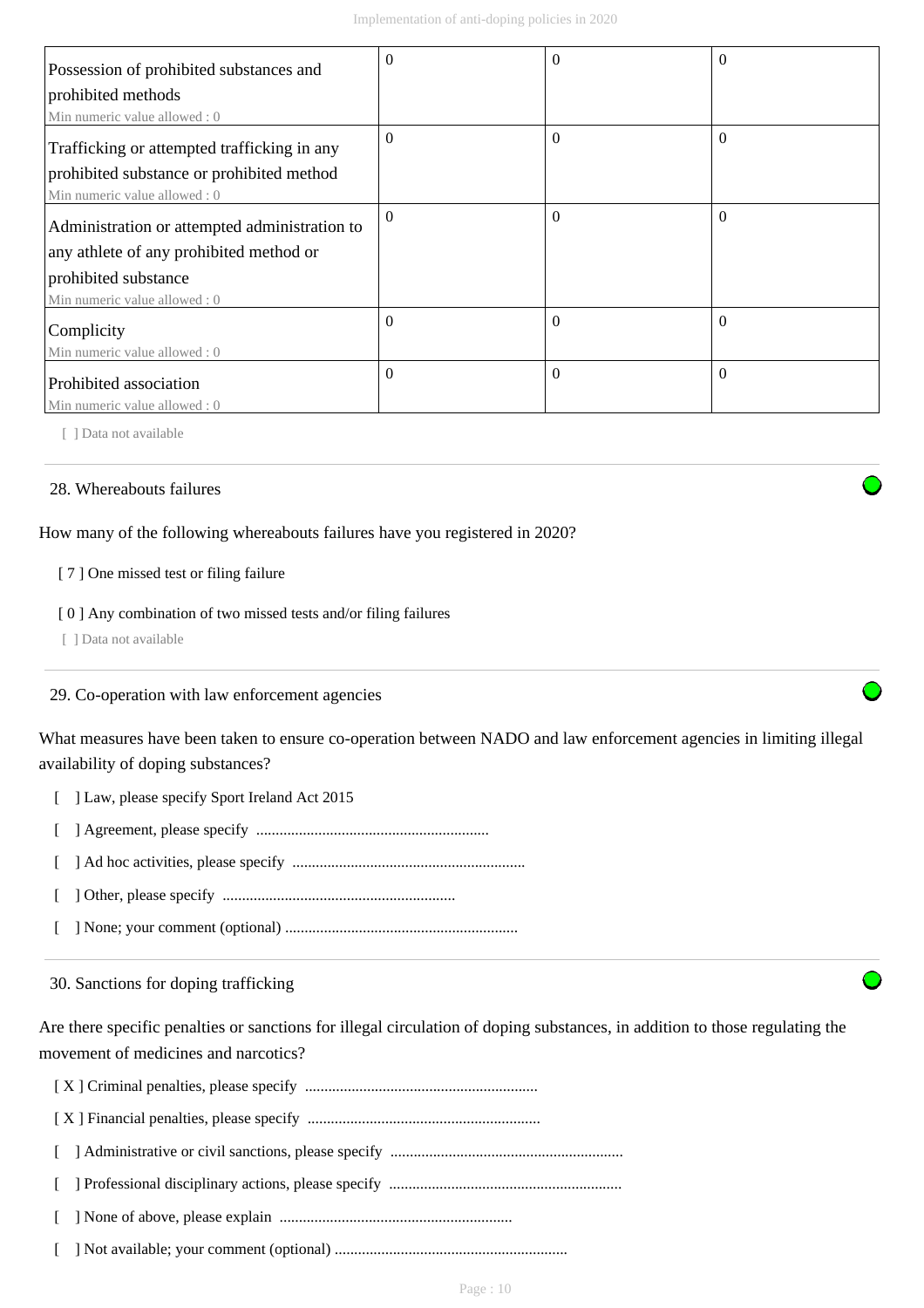#### 31. Statistics on doping trafficking

Do law enforcement agencies share data on the seizure of doping substances with the NADO?

- ( X ) Yes, please specify how many seizures have been reported in 2020101,683
- ( ) No. Your comment (optional) ............................................................
- ( ) Other, please specify ............................................................

#### 32. Whistleblowers

Is your NADO implementing a whistleblower policy/programme?

- ( X ) Yes; any comment ............................................................
- ( ) No, but a preparatory process is in progress to develop a whistleblower policy/programme; any comment

............................................................

( ) No; any comment ............................................................

33. Legal background for Whistleblower policy

If your NADO implements a Whistleblower policy/programme, please describe the legal framework for this programme

[ ] National legislation

[ X ] NADO Rules

[ ] Direct application of WADA Whistleblowing programme/policy and procedure for reporting misconduct

[ ] Direct application of the rules of one or more international sports organisations, if yes, please list them

............................................................

[ ] Other. Please describe ............................................................

[ ] Not applicable

34. Organisation of anti-doping education

Which organisations are involved in implementing anti-doping education programs?

- [ X ] National anti-doping organisation
- [ ] Ministry responsible for sport
- [ ] Ministry responsible for education
- [ ] Ministry responsible for health
- [ ] Other governmental body ............................................................
- [ ] National sport federations

[ ] Regional/municipal sport organisations

- [ ] Universities
- [ ] Schools
- [ ] Sport clubs
- [ ] Other bodies ............................................................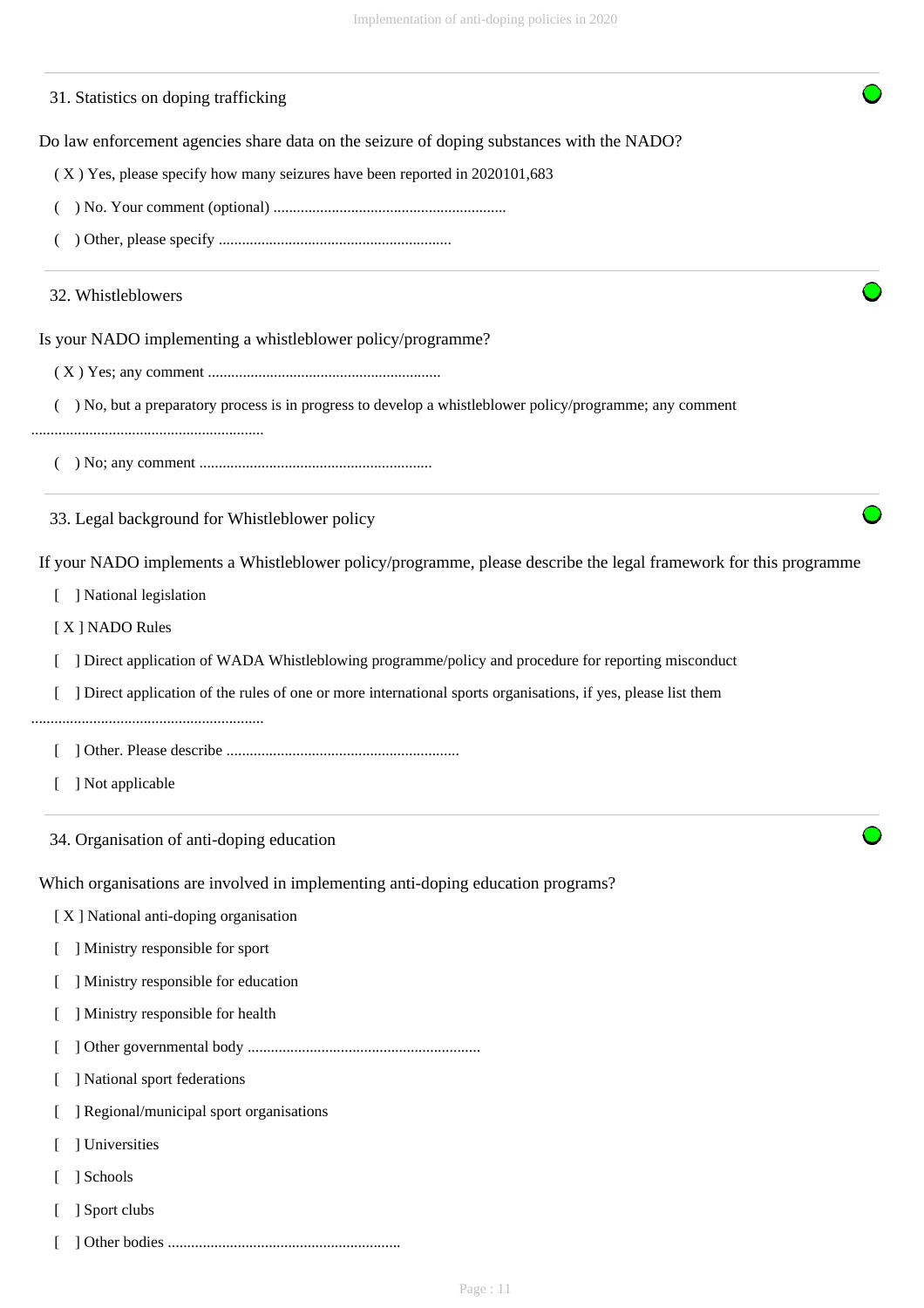## 35. Anti-doping education themes

|  |  |  | What types of anti-doping message are provided for different target groups? |
|--|--|--|-----------------------------------------------------------------------------|
|--|--|--|-----------------------------------------------------------------------------|

|                              | elite<br>athletes | young<br>athletes                 | recreatio<br>nal<br>athletes               | sports<br>officials | coaches                           | medical<br>personne pupils        | school                            | media                             | general<br>public                 | other                             |
|------------------------------|-------------------|-----------------------------------|--------------------------------------------|---------------------|-----------------------------------|-----------------------------------|-----------------------------------|-----------------------------------|-----------------------------------|-----------------------------------|
| National and                 | [X]               | [X]                               | $\lceil \cdot \rceil$                      | [X]                 | [X]                               | [X]                               | $\begin{bmatrix} 1 \end{bmatrix}$ | [X]                               | $\begin{bmatrix} 1 \end{bmatrix}$ | $\begin{bmatrix} 1 \end{bmatrix}$ |
| International anti-          |                   |                                   |                                            |                     |                                   |                                   |                                   |                                   |                                   |                                   |
| doping rules                 |                   |                                   |                                            |                     |                                   |                                   |                                   |                                   |                                   |                                   |
| Harm of doping to            | [X]               | [X]                               | [X]                                        | [X]                 | [X]                               | [X]                               | $\begin{bmatrix} 1 \end{bmatrix}$ | $\begin{bmatrix} 1 \end{bmatrix}$ | $\begin{bmatrix} 1 \end{bmatrix}$ | $[ \ ]$                           |
| the spirit of sport          |                   |                                   |                                            |                     |                                   |                                   |                                   |                                   |                                   |                                   |
| Athletes and                 | [X]               | $[$ $]$                           | $\begin{bmatrix} 1 \end{bmatrix}$          | [X]                 | [X]                               | [X]                               | $\begin{bmatrix} 1 \end{bmatrix}$ | [X]                               | $\begin{bmatrix} 1 \end{bmatrix}$ | $[\ ]$                            |
| athlete support              |                   |                                   |                                            |                     |                                   |                                   |                                   |                                   |                                   |                                   |
| personnel's rights           |                   |                                   |                                            |                     |                                   |                                   |                                   |                                   |                                   |                                   |
| and responsibilities         |                   |                                   |                                            |                     |                                   |                                   |                                   |                                   |                                   |                                   |
| Consequences of              | [X]               | $\begin{bmatrix} 1 \end{bmatrix}$ | $\begin{bmatrix} 1 \end{bmatrix}$          | [X]                 | [X]                               | [X]                               | $\begin{bmatrix} 1 \end{bmatrix}$ | $\begin{bmatrix} 1 \end{bmatrix}$ |                                   | $\begin{bmatrix} 1 \end{bmatrix}$ |
| doping, including            |                   |                                   |                                            |                     |                                   |                                   |                                   |                                   |                                   |                                   |
| sanctions, health            |                   |                                   |                                            |                     |                                   |                                   |                                   |                                   |                                   |                                   |
| and social                   |                   |                                   |                                            |                     |                                   |                                   |                                   |                                   |                                   |                                   |
| consequences                 |                   |                                   |                                            |                     |                                   |                                   |                                   |                                   |                                   |                                   |
| Substances and               | [X]               | $[$ $]$                           | $[ \ ]$                                    | [X]                 | [X]                               | [X]                               | $[ \ ]$                           | $\begin{bmatrix} 1 \end{bmatrix}$ | $\begin{bmatrix} 1 \end{bmatrix}$ | $\begin{bmatrix} 1 \end{bmatrix}$ |
| methods on the               |                   |                                   |                                            |                     |                                   |                                   |                                   |                                   |                                   |                                   |
| Prohibited List              |                   |                                   |                                            |                     |                                   |                                   |                                   |                                   |                                   |                                   |
| Doping control<br>procedures | [X]               | $\begin{bmatrix} 1 \end{bmatrix}$ | $\begin{bmatrix} 1 \end{bmatrix}$          | [X]                 | [X]                               | [X]                               | $\begin{bmatrix} 1 \end{bmatrix}$ | $\begin{bmatrix} 1 \end{bmatrix}$ | $\begin{bmatrix} 1 \end{bmatrix}$ | $\begin{bmatrix} 1 \end{bmatrix}$ |
| Therapeutic use              | [X]               | $\begin{bmatrix} 1 \end{bmatrix}$ | $\begin{bmatrix} 1 \end{bmatrix}$          | [X]                 | [X]                               | [X]                               | $\begin{bmatrix} 1 \end{bmatrix}$ | $\begin{bmatrix} 1 \end{bmatrix}$ | $\begin{bmatrix} 1 \end{bmatrix}$ | $\begin{bmatrix} 1 \end{bmatrix}$ |
| exemptions                   |                   |                                   |                                            |                     |                                   |                                   |                                   |                                   |                                   |                                   |
| (TUEs)                       |                   |                                   |                                            |                     |                                   |                                   |                                   |                                   |                                   |                                   |
| Applicable<br>whereabouts    | [X]               | $\begin{bmatrix} 1 \end{bmatrix}$ | $\overline{L}$<br>$\overline{\phantom{a}}$ | [X]                 | $\begin{bmatrix} 1 \end{bmatrix}$ | $\begin{bmatrix} 1 \end{bmatrix}$ | $\begin{bmatrix} 1 \end{bmatrix}$ | $\begin{bmatrix} 1 \end{bmatrix}$ | $\begin{bmatrix} 1 \end{bmatrix}$ | $\begin{bmatrix} 1 \end{bmatrix}$ |
| requirements                 |                   |                                   |                                            |                     |                                   |                                   |                                   |                                   |                                   |                                   |

#### 36. Nutritional supplements

What measures have been taken to address the problems related to nutritional supplements in sport?

- [ ] Restrict availability
- [ ] Control of production
- [ ] Provide quality assurance
- [ ] Comprehensive labelling
- [ ] Limit advertising and promotion
- [ X ] Educational and informational measures
- [ ] Other, please specify: ............................................................